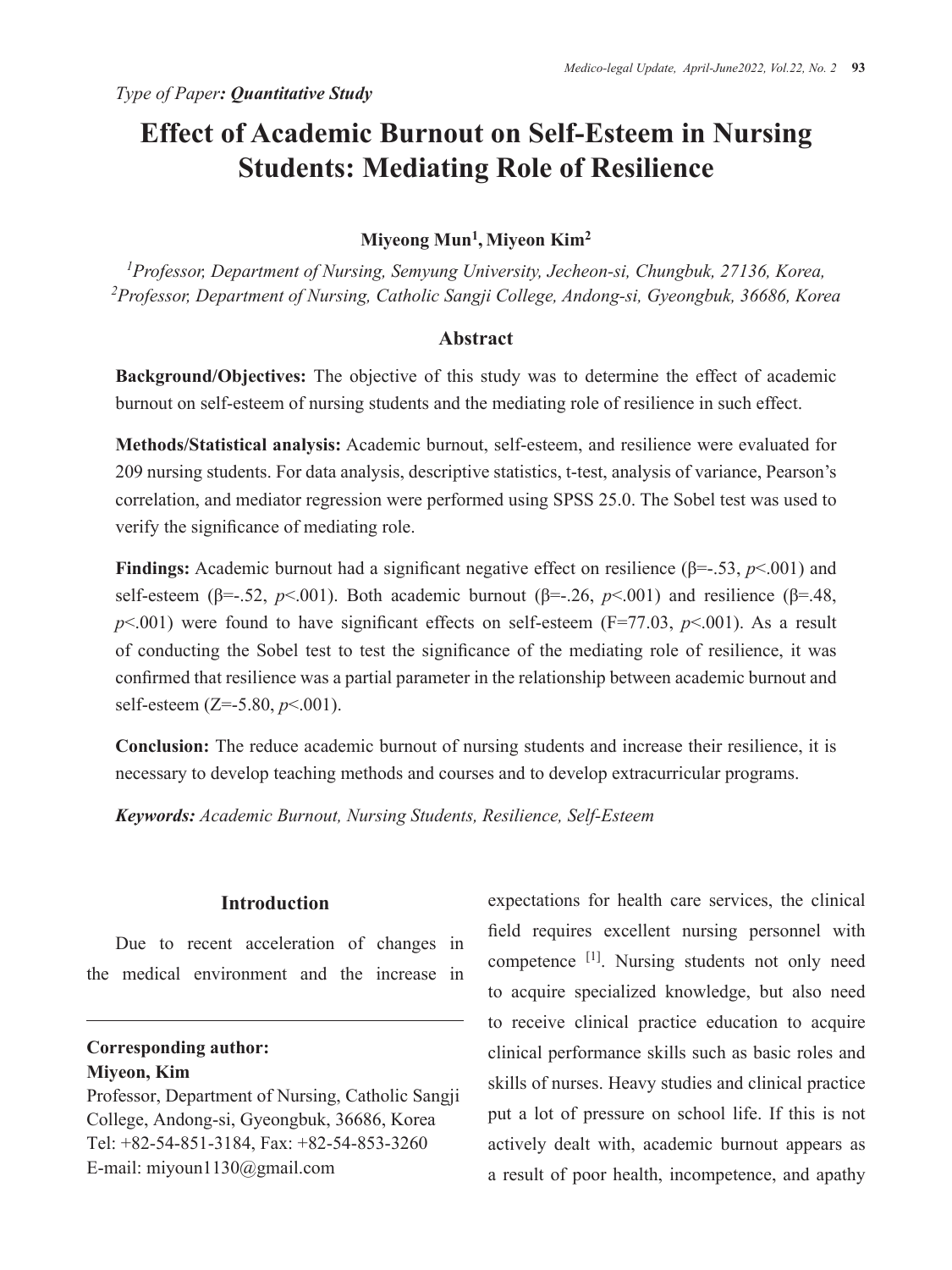**94** *Medico-legal Update, April-June 2022, Vol.22, No. 2* toward schoolwork [2].

Academic burnout is a state in which the sense of achievement in school is reduced due to chronic academic stress and excessive workload [3]. This can act as a negative factor leading to atrophy and frustration for those with a nursing major [4]. A previous study has reported that excessive learning and clinical practice of nursing students are related to academic burnout [5]. In particular, it has been found that academic burnout is the greatest when a major upon entering a university is selected based on a recommendation from surroundings [6]. Therefore, it is necessary to make a prudent decision when selecting nursing as a major.

It is essential for nursing students to have highesteem because people with high self-esteem can realize themselves by accepting and respecting themselves and having a positive identity  $[7]$ . Self-esteem refers to self-respect, desirable, and perceived worth [4]. It has an important influence in determining an individual's behavior. It becomes a source of competence that gives confidence in performing nursing tasks [8]. Previous studies have shown that the higher the self-esteem, the lower the academic burnout [9]. This has an important effect on resilience which is a positive identity and an ability to cope with crisis situations without being greatly affected by external negative evaluations [10].

Resilience refers to the ability to relieve stress and successfully adapt as mental resistance to solve difficulties and return to a normal state <sup>[11]</sup>. Nursing students with high resilience have an active and flexible life attitude. They can actively cope with stress with a high adaptability to external environments [12]. In particular, when faced with stress of clinical practice situations, resilience is very important because it overcomes them well and enables efficient clinical practice [13]. Previous studies have confirmed that resilience is an important factor for positive self-esteem formation  $[8, 10]$ . The objective of this study was to determine the effect of academic burnout on self-esteem and the mediating role of resilience in this effect.

#### **Methods**

#### **1. Research design**

This was a descriptive research study to determine the mediating role of resilience in the effect of academic burnout on self-esteem of nursing students.

#### **2. Data collection**

For ethical consideration of study subjects, data were collected after obtaining approval from the Institutional Review Board (IRB) of S university (IRB No: SMU-2020-08-008). This study performed convenience extractions for students (all grades) of nursing departments at two universities. A total of 210 questionnaires were distributed and a total of 209 questionnaires were finally analyzed after excluding those who answered insincerely. The collection period was from September  $7<sup>th</sup>$ , 2020 to September 18th, 2020.

#### **3. Research tools**

#### **3.1 Academic burnout**

The Korean version of the Maslach burnout inventory-student survey (MBI-SS) developed by Schaufeli et al. [14] and reviewed by Shin et al. [15] for validity using confirmatory factor analysis was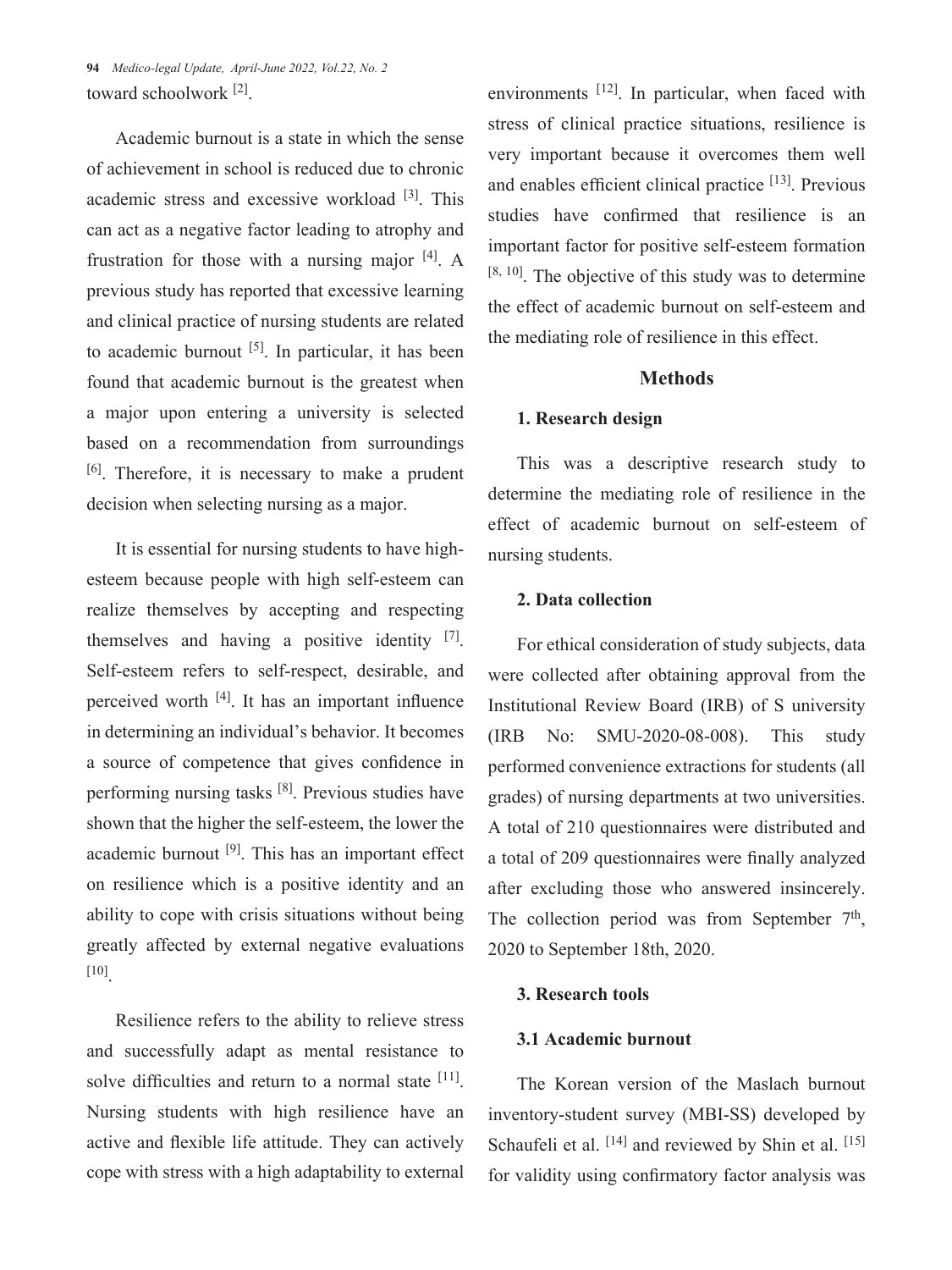used. It consisted of 15 questions. The higher the score, the higher the academic burnout. At the time of tool development, its Cronbach's α value was .87. In this study, its Cronbach's α value was .89.

#### **3.2 Self-esteem**

A tool developed by Rosenberg [16] and adapted by Jon [17] was used. It consisted of a total of 10 items. The higher the score, the higher the self-esteem. At the time of tool development, Cronbach's α was .85. In this study, Cronbach's α was .85.

#### **3.3 Resilience**

The Connor-Davidson Resilience Scale (CD-RISC) developed by Connor & Davidson<sup>[18]</sup> and translated to the Korean version of the Resilience Tool (K-CD-RISC; Korean Connor Davidson Resilience Scale) by Baek et al. [19] was used. It consisted of a total of 25 items. The higher the score, the higher the resilience. At the time of tool development, Cronbach's α was .89. In this study, Cronbach's α was .89.

#### **4. Data analysis**

All data were analyzed using SPSS WINDOW 25.0 Program. Descriptive statistics, t-test, analysis of variance (ANOVA), and Pearson's correlation coefficients were performed or determined. Mediator regression was performed according to guidelines of Baron & Kenny  $[20]$ . The Sobel test was used to verify significance.

#### **Results**

#### **1. General characteristics**

The average age was 22.74 years old. There were 163 (78.0%) students younger than 23 years old and 163 (78.0%) female students. A total of 69 (33.0%) students were third graders in college. There were 129 (61.7%) students who did not have any religion. The academic score was 3.0-3.9 for 141 (67.5%) students [Table 1].

2. Levels of academic burnout, self-esteem, and resilience

Academic burnout had an average score of  $2.58 \pm 0.56$  points out of five points. By sub-area, exhaustion had the highest score and cynicism had the lowest score. The average score for self-esteem was  $2.94 \pm 0.45$  out of four points. The average score for resilience was  $3.66 \pm 0.45$  out of 5. By sub-area, support had the highest score and spirituality had the lowest score [Table 2].

3. Differences in academic burnout, self-esteem, and resilience according to general characteristics

Academic burnout showed a significant difference according to grade (F=4.17, *p*=.007) and academic score (F=5.98, *p*=.003). As a result of post-hoc analysis, academic burnout of 3rd graders was significantly higher than that of 1st graders  $(p=011)$ . For academic scores of 2.0-2.9 points were statistically significantly higher than those of 3.0-3.9 (*p*=.025) and 4.0 or higher (*p*=.004). Selfesteem showed a significant difference according to academic score ( $F=5.46$ ,  $p=.005$ ). As a result of post-hoc analysis,  $3.0 \sim 3.9$  points ( $p=011$ ) and 4.0 points or higher (*p*=.017) were 2.0-2.9 points. It was statistically significantly higher than 2.9 points. Resilience showed a significant difference according to academic score  $(F=5.25, p=.006)$ . As a result of post-hoc analysis, 3.0-3.9 points were statistically significantly higher than 2.0-2.9 points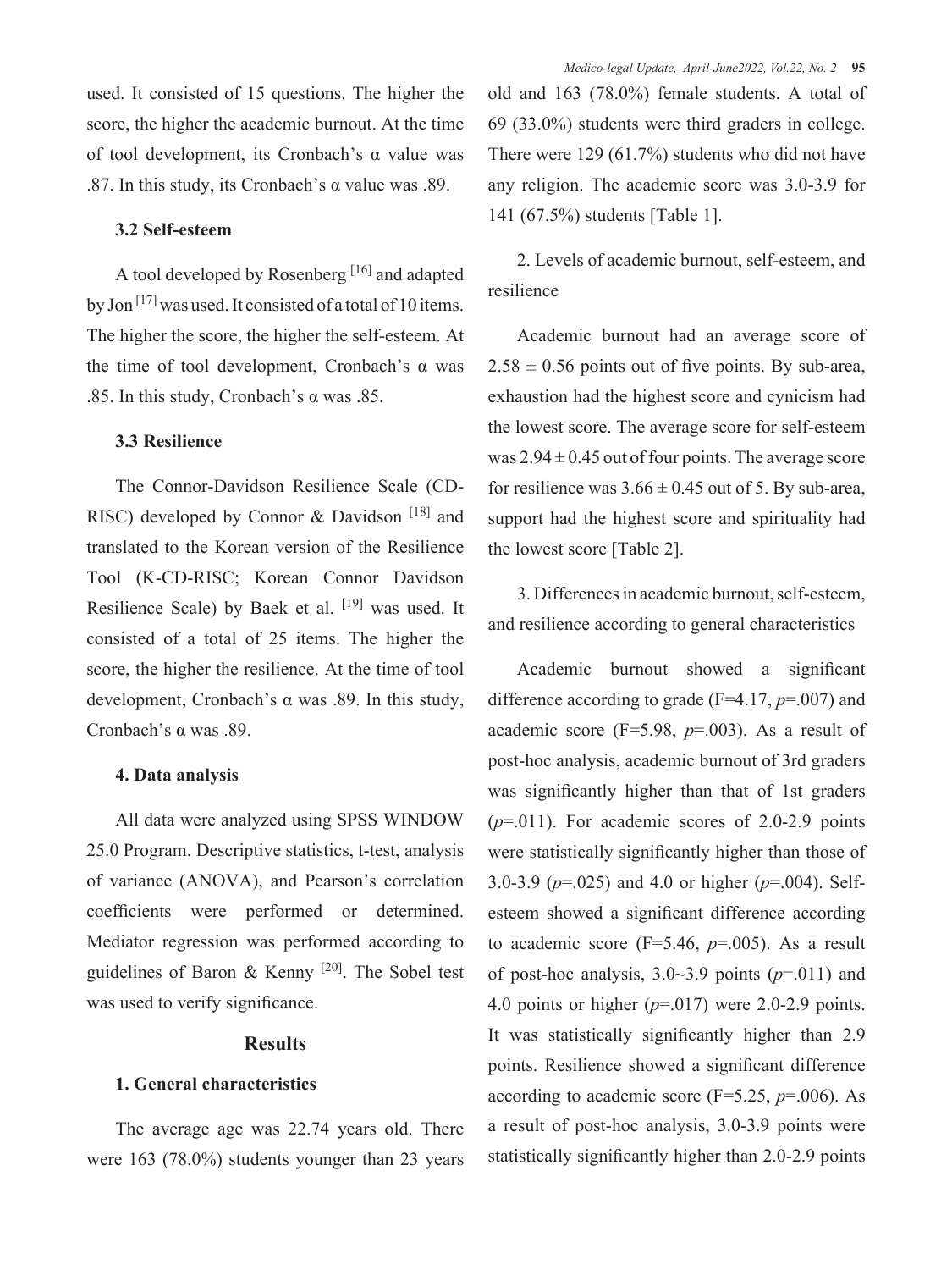**96** *Medico-legal Update, April-June 2022, Vol.22, No. 2* (*p*=.006) [Table 3].

4. Correlation between academic burnout, selfesteem, and resilience

Academic burnout showed statistically significant negative correlations with self-esteem  $(r=-.519, p<.001)$  and resilience  $(r=-.528, p<.001)$ . In addition, self-esteem and resilience showed a statistically significant positive  $(+)$  correlation ( $r=$ .623, *p*<.001) [Table 4].

5. Mediating effect of resilience on the relationship between academic burnout and selfesteem

A three-step regression analysis was performed according to the procedure of Baron and Kenny [25]. As a result of the regression model analysis, the Durbin-Watson statistic was 1.74 (which was close to 2, indicating no autocorrelation), the tolerance was 0.717 (which was more than

0.1), and the Variance Inflation Factor was 1.40, which was less than 10. There was no problem of multicollinearity. Thus, the assumption of the regression analysis model was satisfied. As a result of analyzing the mediating role of resilience in the relationship between academic burnout and selfesteem, in the first stage, burnout had a significant negative effect on resilience (β=-.53, *p*<.001). In the second stage, burnout also had a significant negative effect on self-esteem ( $\beta$ =-.52, *p*<.001). Lastly, in stage 3, both academic burnout ( $\beta = -26$ ,  $p$ <.001) and resilience ( $\beta$ =.48,  $p$ <.001) were found to have significant effects on self-esteem (F=77.03,  $p$ <.001). Additionally, as a result of testing the significance of the mediating role of resilience, the Sobel test confirmed that resilience was a partial parameter in the relationship between academic burnout and self-esteem  $(Z=-5.80, p<0.01)$ [Table 5].

| <b>Characteristics</b> | <b>Categories</b> | N(%)      | $M \pm SD$       |  |
|------------------------|-------------------|-----------|------------------|--|
|                        | $\leq$ 23         | 163(78.0) | $22.74 \pm 3.08$ |  |
| Age (year)             | $\geq$ 24         | 46(22.0)  |                  |  |
| Gender                 | Male              | 46(22.0)  |                  |  |
|                        | Female            | 163(78.0) |                  |  |
|                        | 1st               | 43(20.6)  |                  |  |
|                        | 2nd               | 41(19.6)  |                  |  |
| Grade                  | 3rd               | 69 (33.0) |                  |  |
|                        | 4th               | 56 (26.8) |                  |  |

**Table 1. General Characteristics of Participants (***N***=209)**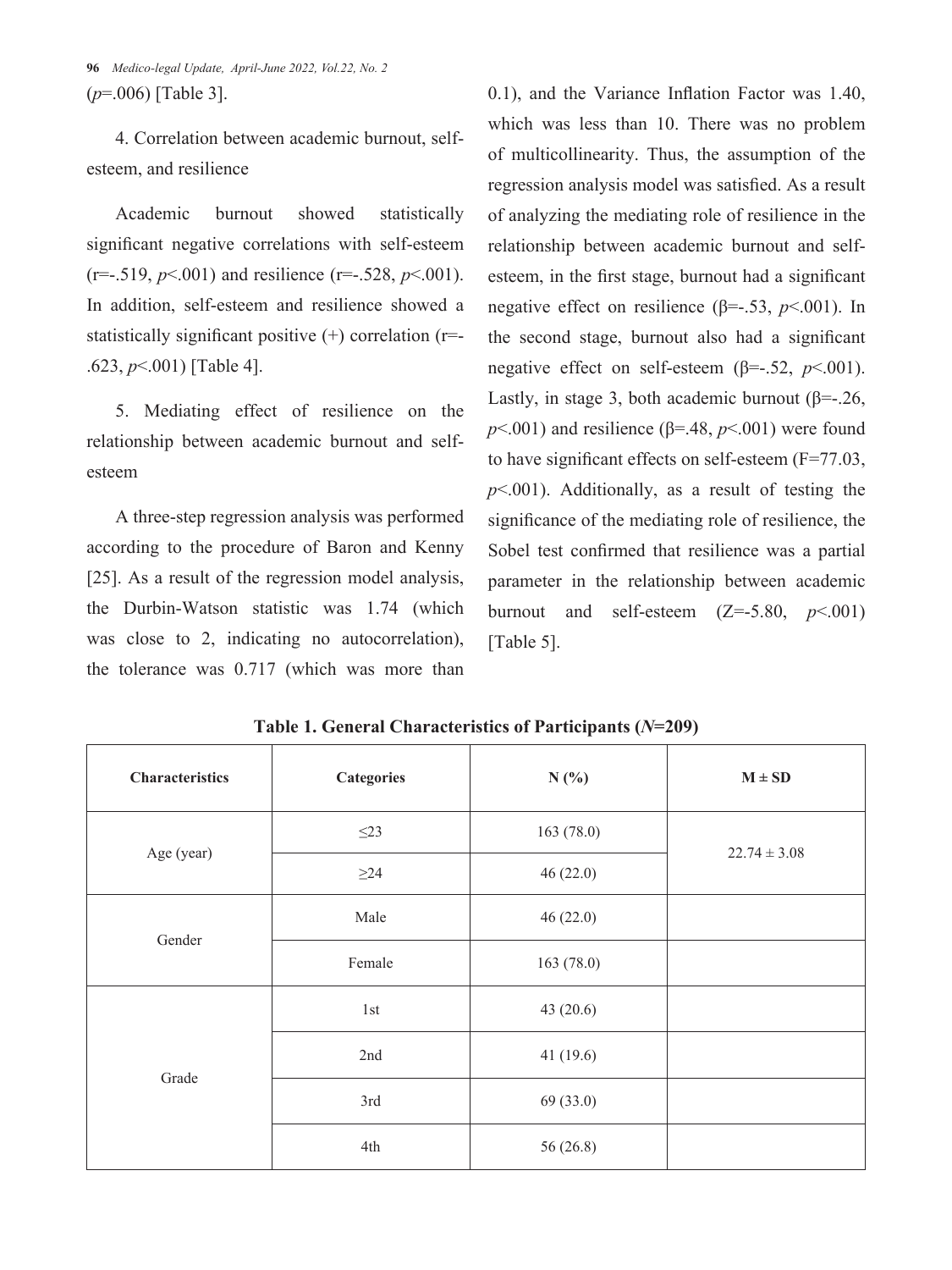|                | Christianity      | 40(19.1)  |  |
|----------------|-------------------|-----------|--|
| Religion       | Catholicism       | 29(13.9)  |  |
|                | Buddhism          | 11(5.3)   |  |
|                | None              | 129(61.7) |  |
| Academic score | $2.0 \square 2.9$ | 35(16.7)  |  |
|                | $3.0 \square 3.9$ | 141(67.5) |  |
|                | $\geq 4.0$        | 33(15.8)  |  |

## *Cont...* **Table 1. General Characteristics of Participants (***N***=209)**

## **Table 2. Levels of Academic Burnout, Self-Esteem, and Resilience (***N***=209)**

| <b>Variables</b> | <b>Number of items</b> | Possible score range | Min  | <b>Max</b> | $M \pm SD$      |
|------------------|------------------------|----------------------|------|------------|-----------------|
| Academic burnout | 15                     | $1 - 5$              | 1.27 | 5.00       | $2.58 \pm 0.56$ |
| Exhaustion       | 5                      | $1 - 5$              | 1.00 | 5.00       | $3.13 \pm 0.84$ |
| Cynicism         | $\overline{4}$         | $1 - 5$              | 1.00 | 5.00       | $2.13 \pm 0.77$ |
| Incompetence     | 6                      | $1 - 5$              | 1.00 | 5.00       | $2.42 \pm 0.59$ |
| Self-esteem      | 10                     | $1 - 4$              | 1.40 | 4.00       | $2.94 \pm 0.45$ |
| Resilience       | 25                     | $1 - 5$              | 2.36 | 5.00       | $3.66 \pm 0.45$ |
| Hardiness        | 9                      | $1 - 5$              | 1.78 | 5.00       | $3.48 \pm 0.62$ |
| Persistence      | 8                      | $1 - 5$              | 2.13 | 5.00       | $3.79 \pm 0.52$ |
| Optimism         | $\overline{4}$         |                      | 1.75 | 5.00       | $3.68 \pm 0.62$ |
| Support          | $\overline{2}$         |                      | 1.50 | 5.00       | $4.17 \pm 0.62$ |
| Spirituality     | $\overline{2}$         |                      | 2.00 | 5.00       | $3.33 \pm 0.65$ |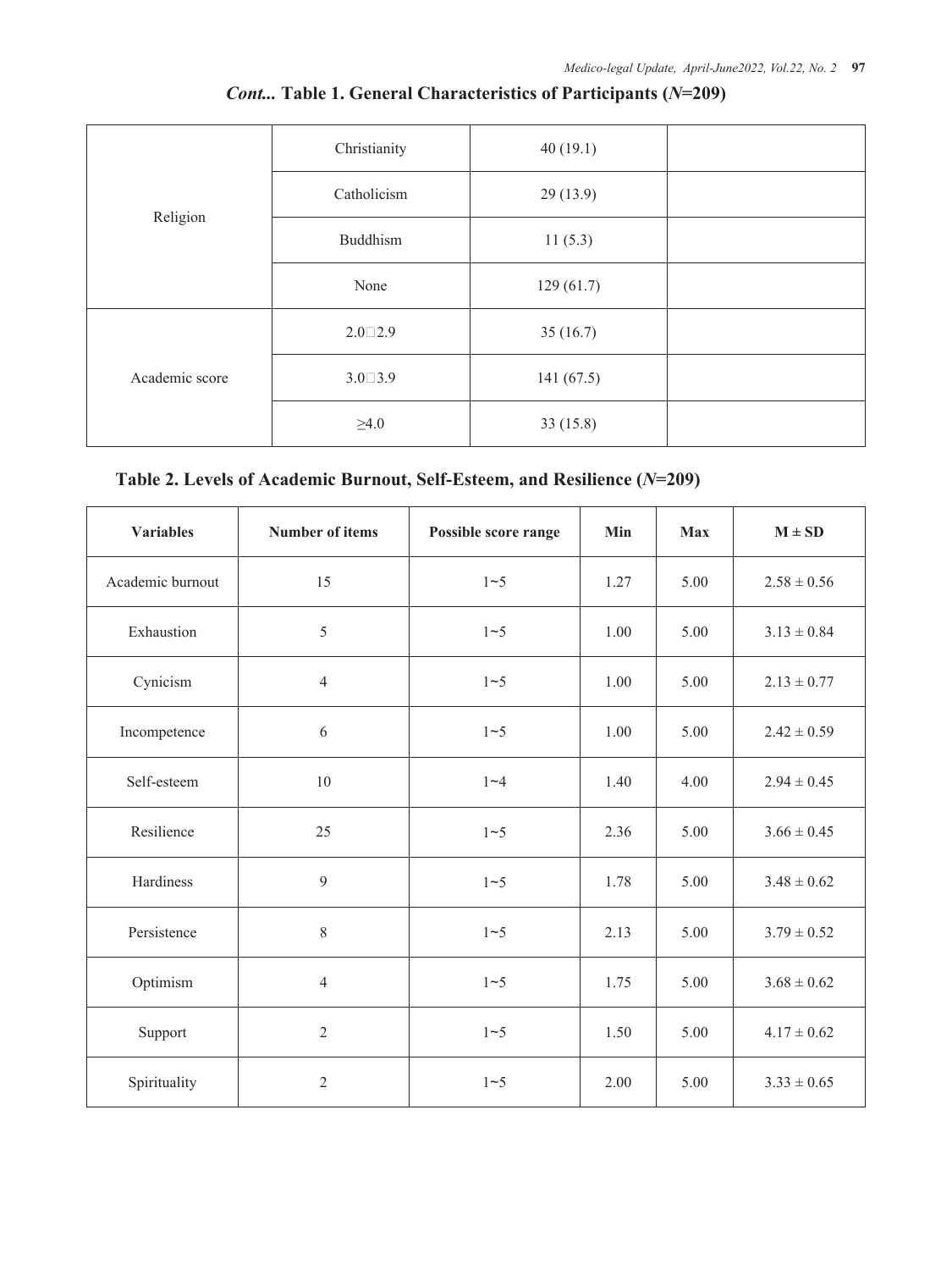|                        |                          | Academic burnout   |                            | Self-esteem           |                            | <b>Resilience</b>  |                         |
|------------------------|--------------------------|--------------------|----------------------------|-----------------------|----------------------------|--------------------|-------------------------|
| <b>Characteristics</b> | <b>Categories</b>        | $M \pm SD$         | t or $F(p)$<br>Scheffé     | $M \pm SD$            | t or $F(p)$<br>Scheffé     | $M \pm SD$         | t or $F(p)$<br>Scheffé  |
|                        | $\leq$ 23                | $2.57 \pm 0.52$    | $-642$                     | $2.93 +$<br>0.44      | $-201$<br>(.841)           | $3.64 \pm$<br>0.44 | $-1.01$<br>(.316)       |
| Age (year)             | $\geq$ 24                | $2.63 \pm 0.68$    | (.521)                     | $2.95 \pm 0.48$       |                            | $3.71 \pm 0.48$    |                         |
| Gender                 | Male                     | $2.61 \pm 0.69$    | .308                       | $2.95 +$<br>0.46      | .159<br>(870)              | $3.63 \pm$<br>0.44 | $-.355$<br>(.723)       |
|                        | Female                   | $2.57 \pm 0.52$    | (.759)                     | $2.93 \pm 0.44$       |                            | $3.66 \pm 0.45$    |                         |
|                        | 1st <sup>a</sup>         | $2.37 \pm 0.69$    |                            | $2.98 \pm$<br>0.43    | 1.89<br>(.133)             | $3.66 \pm$<br>0.41 | 2.15<br>(.095)          |
| Grade                  | 2nd <sup>b</sup>         | $2.51 \pm$<br>0.56 | 4.17                       | $2.88\,\pm\,$<br>0.45 |                            | $3.54 \pm 0.50$    |                         |
|                        | $3rd^c$                  | $2.74 \pm 0.57$    | (.007)<br>a < c            | $2.86 \pm 0.49$       |                            | $3.63 \pm 0.48$    |                         |
|                        | 4th <sup>d</sup>         | $2.61 \pm 0.56$    |                            | $3.04 \pm 0.37$       |                            | $3.77 \pm 0.38$    |                         |
|                        | Christianity             | $2.47 \pm 0.45$    |                            | $3.00 +$<br>0.38      | 1.89<br>(.114)             | $3.74 \pm$<br>0.40 | 2.38<br>(.053)          |
|                        | Catholicism              | $2.71 \pm 0.56$    | 2.33                       | $2.80 \pm 0.33$       |                            | $3.55 \pm 0.45$    |                         |
| Religion               | Buddhism                 | $2.67 \pm 0.52$    | (.057)                     | $2.86 \pm 0.54$       |                            | $3.65 \pm 0.43$    |                         |
|                        | None                     | $2.59 \pm 0.58$    |                            | $2.95 \pm 0.47$       |                            | $3.65 \pm 0.46$    |                         |
| Academic score         | $2.0 - 2.9$ <sup>a</sup> | $2.84 \pm 0.53$    | 5.98<br>(.003)<br>a > b, c | $2.72 +$<br>0.46      | 5.46<br>(.005)<br>a < b, c | $3.44 \pm$<br>0.37 | 5.25<br>(.006)<br>a < b |
|                        | $3.0 - 3.9^b$            | $2.56 \pm 0.57$    |                            | $2.97 \pm 0.44$       |                            | $3.71 \pm 0.39$    |                         |
|                        | $\geq 4.0^{\circ}$       | $2.40 \pm 0.56$    |                            | $3.03 \pm 0.45$       |                            | $3.67 \pm 0.45$    |                         |

# **Table 3. Differences in Academic Burnout, Self-Esteem, and Resilience by Characteristics of**

**Participants (***N***=209)**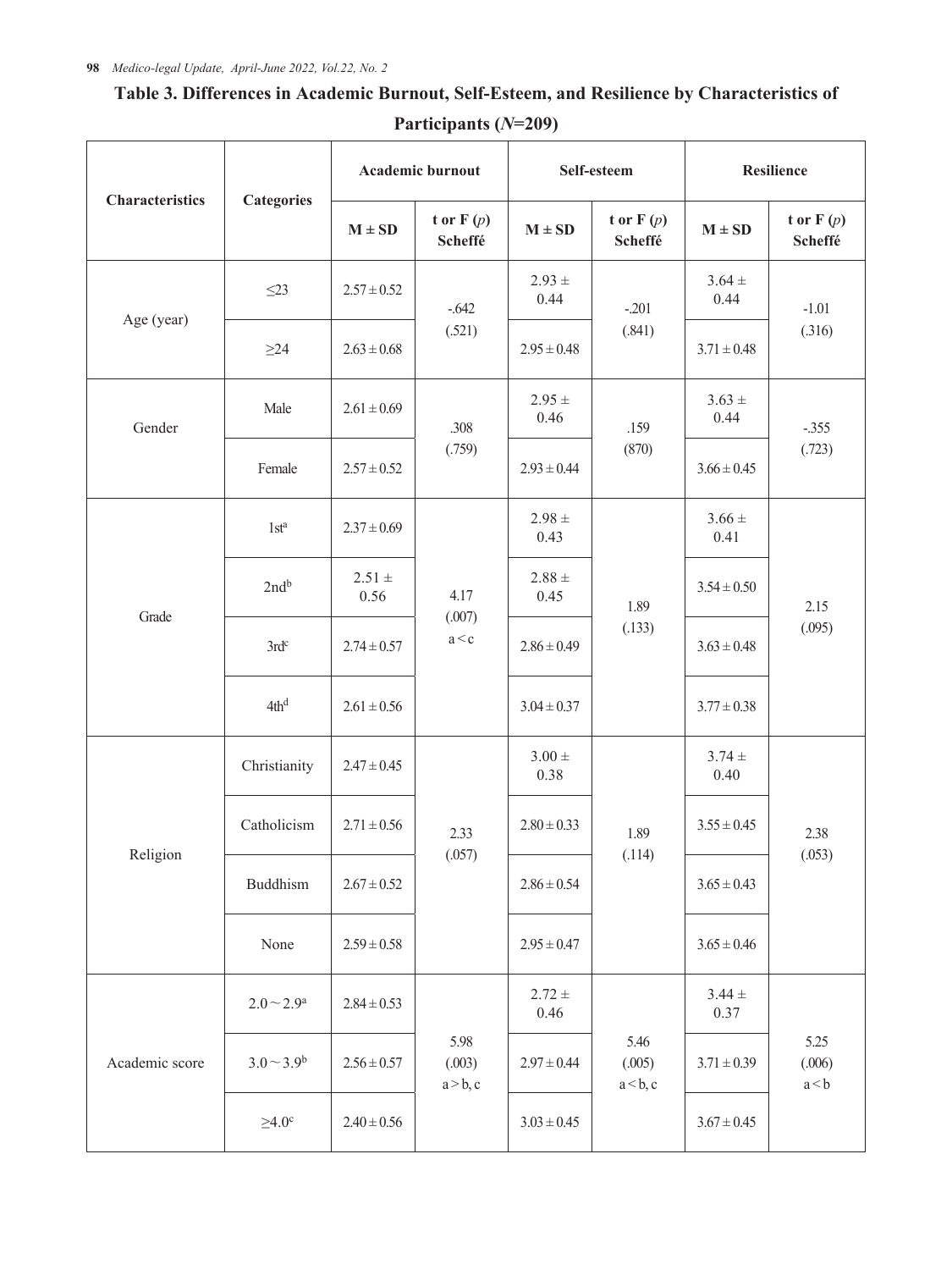| <b>Variables</b> | <b>Academic burnout</b> | Self-esteem     | <b>Resilience</b> |  |
|------------------|-------------------------|-----------------|-------------------|--|
|                  | $\mathbf{r}(p)$         | $\mathbf{r}(p)$ | $\mathbf{r}(p)$   |  |
| Academic burnout |                         |                 |                   |  |
| Self-esteem      | $-.519 \, (<001)$       |                 |                   |  |
| Resilience       | $-.528 (< 001)$         | .623 $(<.001)$  |                   |  |

#### **Table 4. Correlations Among Academic Burnout, Self-Esteem, and Resilience (***N***=209)**

**Table 5. Mediating Effect of Resilience on the Relationship Between Academic Burnout and Self-Esteem (***N***=209)**

| <b>Step</b>                 | <b>Variables</b>    | B      | S.E. | β      | t       | $\boldsymbol{\mathrm{p}}$ | F(p)                 | R <sub>2</sub> | Adj.R2 |
|-----------------------------|---------------------|--------|------|--------|---------|---------------------------|----------------------|----------------|--------|
| $\mathbf{1}$                | $AB \rightarrow RS$ | $-.43$ | .048 | $-.53$ | $-8.86$ | < 0.01                    | $78.54 \times (001)$ | .279           | .275   |
| 2                           | $AB \rightarrow SE$ | $-.42$ | .048 | $-.52$ | $-8.59$ | < 0.01                    | $31.65 \times 001$   | .270           | .266   |
|                             | $AB \rightarrow SE$ | $-.21$ | .050 | $-.26$ | $-4.18$ | < 0.01                    |                      |                |        |
| $\overline{3}$              | $RS \rightarrow SE$ | .48    | .063 | .48    | 7.67    | < 0.01                    | $77.03 \times 001$   | .436           | .431   |
| Sobel test: Z=-5.80, p<.001 |                     |        |      |        |         |                           |                      |                |        |

AB = Academic Burnout; RS = Resilience; SE = Self-Esteem.

#### **Discussion**

Nursing students' academic burnout score was 2.58 out of 5. The lower part had the highest burnout and the lowest apathy. In the study  $[21]$  using the same tool, the score was 3.24 out of 5. By sub-area, exhaustion was the highest and apathy was the lowest, supporting results of this study. This shows that nursing students are experiencing academic burnout due to stress caused by a combination of heavy studies and clinical practice. They are also emotionally exhausted. Thus, it is necessary to come up with measures to reduce the degree of academic burnout and achieve academic success.

Self-esteem scored an average of 2.94 points out of 4, showing similar results to 3.01 and 2.85 points reported in previous studies  $[22, 23]$  using the same tool. Since self-esteem imparts positive values to the job as well as the development of human value system and personality <sup>[24]</sup>, various educational efforts are needed to promote self-esteem during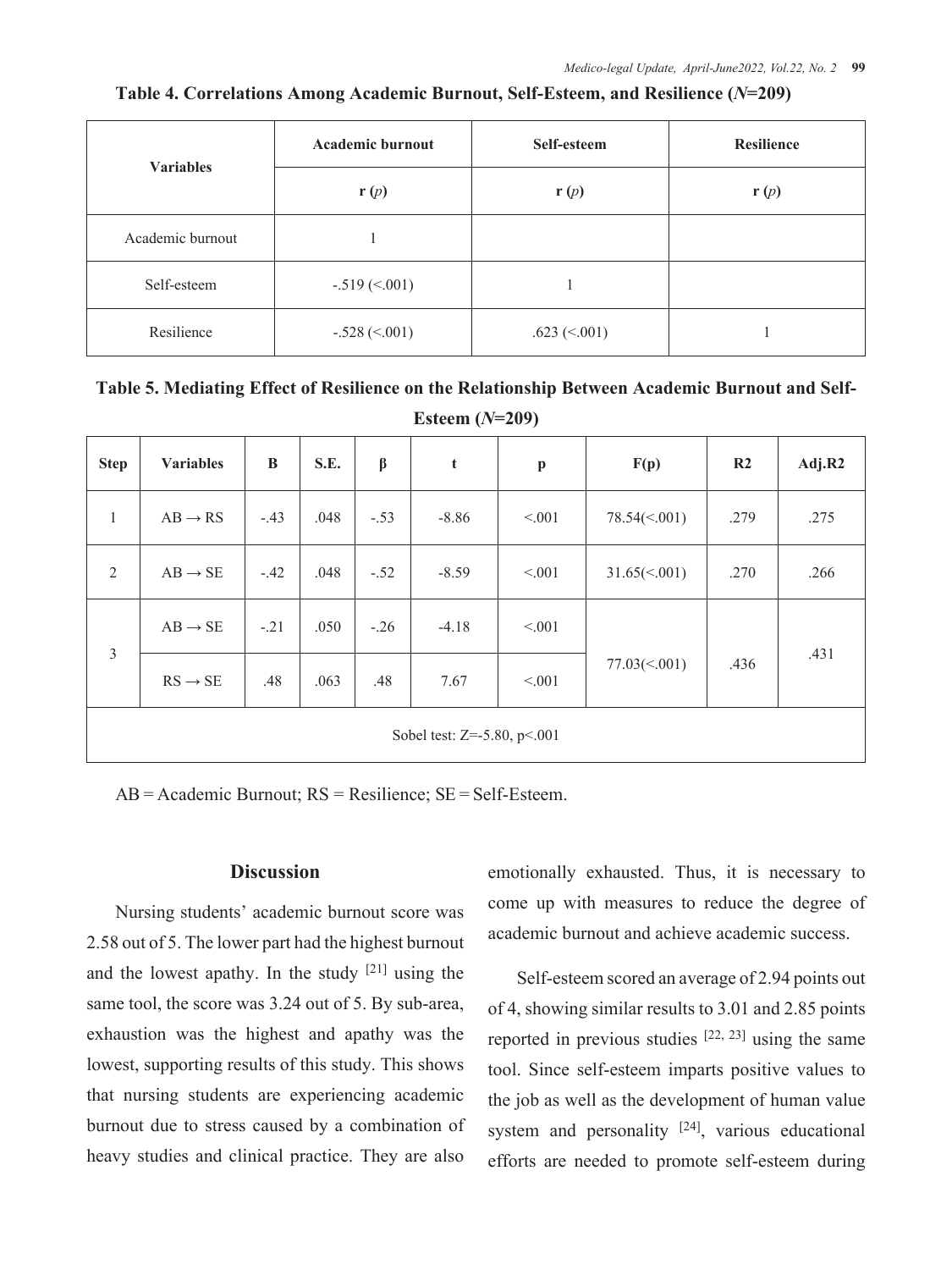**100** *Medico-legal Update, April-June 2022, Vol.22, No. 2* the university period.

The average score of resilience was 3.66 out of 5. It was 2.46 in a previous study  $[25]$  that used the same tool. It was 3.70 or 3.07 in previous studies [7, 26] targeting nursing students. It seems to show difference depending on the individual's inclination and temperament.

As a result of analyzing the difference in burnout according to general characteristics, there was a significant difference in burnout according to grade level and academic performance. As a result of post-hoc analysis, third year students had significantly higher burn out than first year students. It is considered that academic burnout is high due to difficulty in performing clinical practice and theoretical classes at the same time for higher-grade nursing students with the burden of the national examination to obtain a nurse's license [27]. In addition, the lower the grade, the higher the burnout, consistent with study results of Moon & Lee [28]. It is taken for granted that students with lower grades have higher burnout due to difficulties in adjusting to college life. For them, continuous attention and extracurricular activities are required to improve college life adaptation. Self-esteem showed a significant difference according to academic performance. The higher the grade, the higher the self-esteem. Nursing students with high self-esteem are highly satisfied with their majors as high self-esteem has a positive effect on performing nursing tasks as future nursing professionals [29]. Thus, an educational plan to improve self-esteem is required. Resilience showed a significant difference according to academic performance. The higher the grade, the higher the resilience. This supported

the findings of Nam  $\&$  Kim  $^{[13]}$ . Resilience can overcome adversity and difficulties, give positive meaning to life, and induce active actions [30]. Since resilience is an individual's ability that can be improved through education or training [31], various efforts are needed to improve the resilience of nursing students through university curriculum.

There was a statistically significant negative correlation between academic burnout and selfesteem. Although it was difficult to compare this with the literature due to the lack of previous studies targeting nursing students, it was found to be consistent with study results of Kim  $\&$  Lee [9] on elementary school students. It was confirmed that the higher the academic burnout, the lower the level of self-esteem. The higher the self-esteem, the lower the internalization problems such as anxiety and depression [32]. The higher the self-esteem, the less it forms a shield against emotional problems and behavioral difficulties  $[33]$ . Thus, a multifaceted strategic effort is required for reduction. Self-esteem and resilience showed a statistically significant positive correlation, consistent with results of previous studies [7]. Therefore, it is necessary to seek various interventions to increase the self-esteem of nursing students.

As a result of confirming the mediating effect of resilience on the relationship between academic burnout and self-esteem in this study, it was confirmed that resilience had a partial mediating effect with an explanatory power of 43.6%. In other words, it was confirmed that academic burnout of nursing students had an intensive effect on selfesteem. At the same time, it had an indirect effect on self-esteem through resilience as a medium. A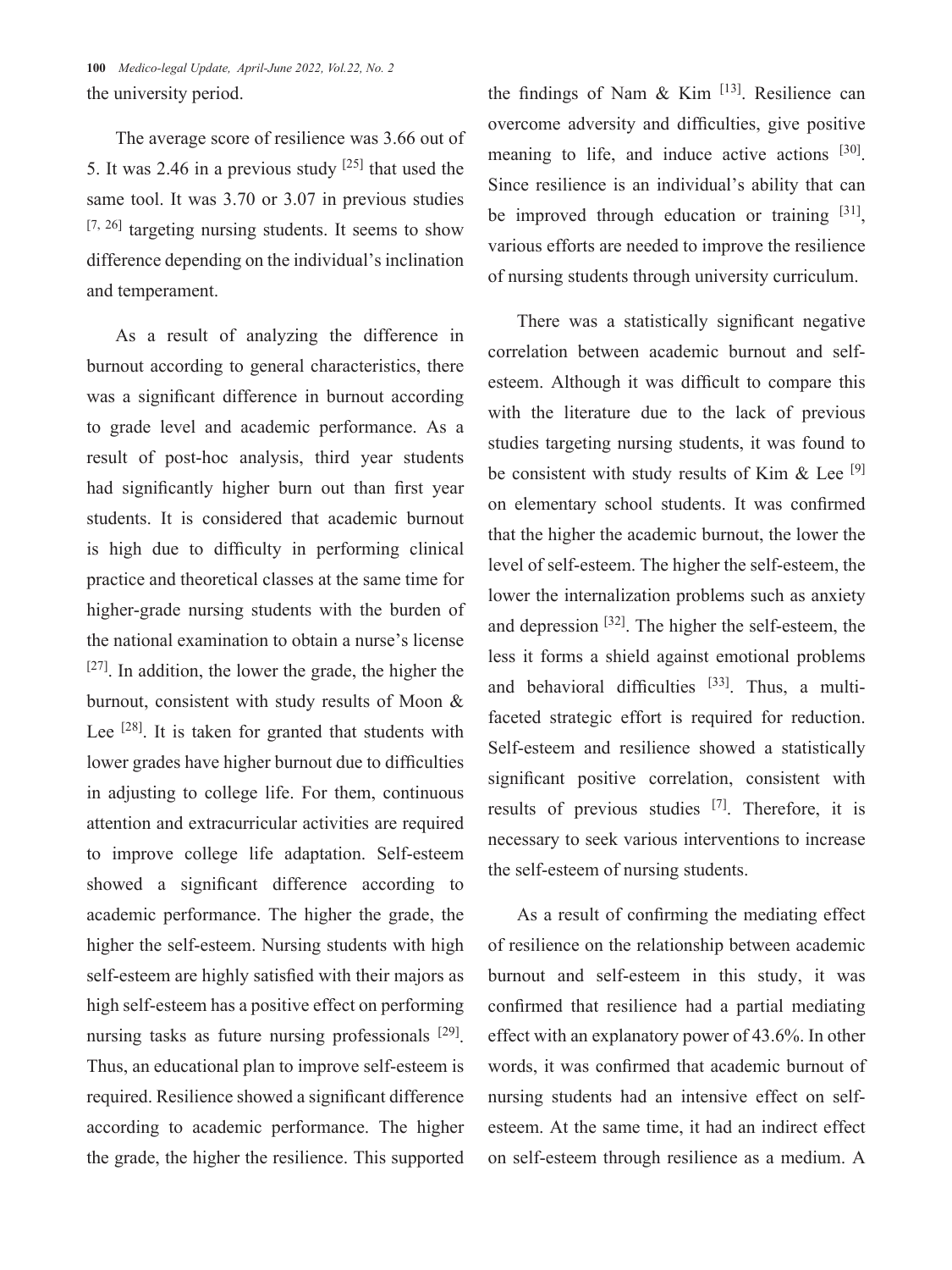direct comparison is difficult as there are no previous studies confirming the mediating effect of resilience on the relationship between academic burnout and self-esteem of nursing students. In order to reduce academic burnout, it is necessary to increase resilience, which is an individual's ability. Kim [34] has said that resilience is the same as the strength of the mind as the strength to take the adversity and difficulties that have come to you as a stepping stone for leaping. Kim [34] has emphasized that resilience can be improved by training. Therefore, it can be said that there is a need for an intervention plan to increase the resilience of nursing students who are prone to experiencing academic burnout.

#### **Conclusion**

This study confirms that academic burnout is a factor influencing self-esteem and that resilience has a partial mediating effect on the relationship between academic burnout and self-esteem. Therefore, it is necessary to develop teaching methods, curriculum openings, and extra-curricular programs to reduce academic burnout of nursing students and increase their resilience. Based on results of this study, it is important to develop a program or curriculum that can increase resilience of nursing students in order to reduce their academic burnout and verify the effectiveness of such program or curriculum in the future.

**Ethical Clearance:** For ethical consideration of study subjects, data were collected after obtaining approval from the Institutional Review Board (IRB) of S university (IRB No: SMU-2020-08-008).

#### **Source of Funding:** Self-funding

**Conflict of Interest:** Nil

#### **References**

- 1. Ha NS, Choi J. An analysis of nursing competency affecting on job satisfaction and nursing performance among clinical nurses. Journal of Korean Academy of Nursing Administration. 2010;16(3):266-294. https:// doi.org/10.11111/jkana.2010.16.3.286
- 2. Chun KH. Relationship between academic burnout of medical and graduate students and related variables. Korean Medical Education Review. 2014;16(2):77-87. https://doi. org/10.17496/kmer.2014.16.2.077
- 3. Zhang Y, Yiqun G, Cham H. Perfectionism, academic burnout and engagement among Chinese college students: A structural equation modeling analysis. Personality and Individual Differences. 2007;43(6):1529-1540. https:// doi.org/10.1016/j.paid.2007.04.010
- 4. Gray-Little B, Williams VSL, Hancock TD. An item response theory analysis of the Rosenberg Self-Esteem Scale. Personality and Social Psychology Bulletin. 1997; 23(5): 443-451. https://doi.org/10.1177/0146167297235001
- 5. Dyrbye LN, et al. Burnout and suicidal ideation among US medical students. Annals of Internal Medicine. 2008;149(5):334-341.
- 6. Gao HY. The differences in academic burnout and academic failure tolerance between motivation types. Asian Journal of Education. 2012;13(1):125-147. https://doi.org/10.15753/ aje.2012.13.1.006
- 7. Lee YE, Kim EY, Park SY. Effect of self-esteem, emotional intelligence and psychological wellbeing on resilience in nursing students. Child Health Nursing Research. 2017;23(3):385-393. https://doi.org/10.4094/chnr.2017.23.3.385
- 8. Yang HJ. Influence of critical thinking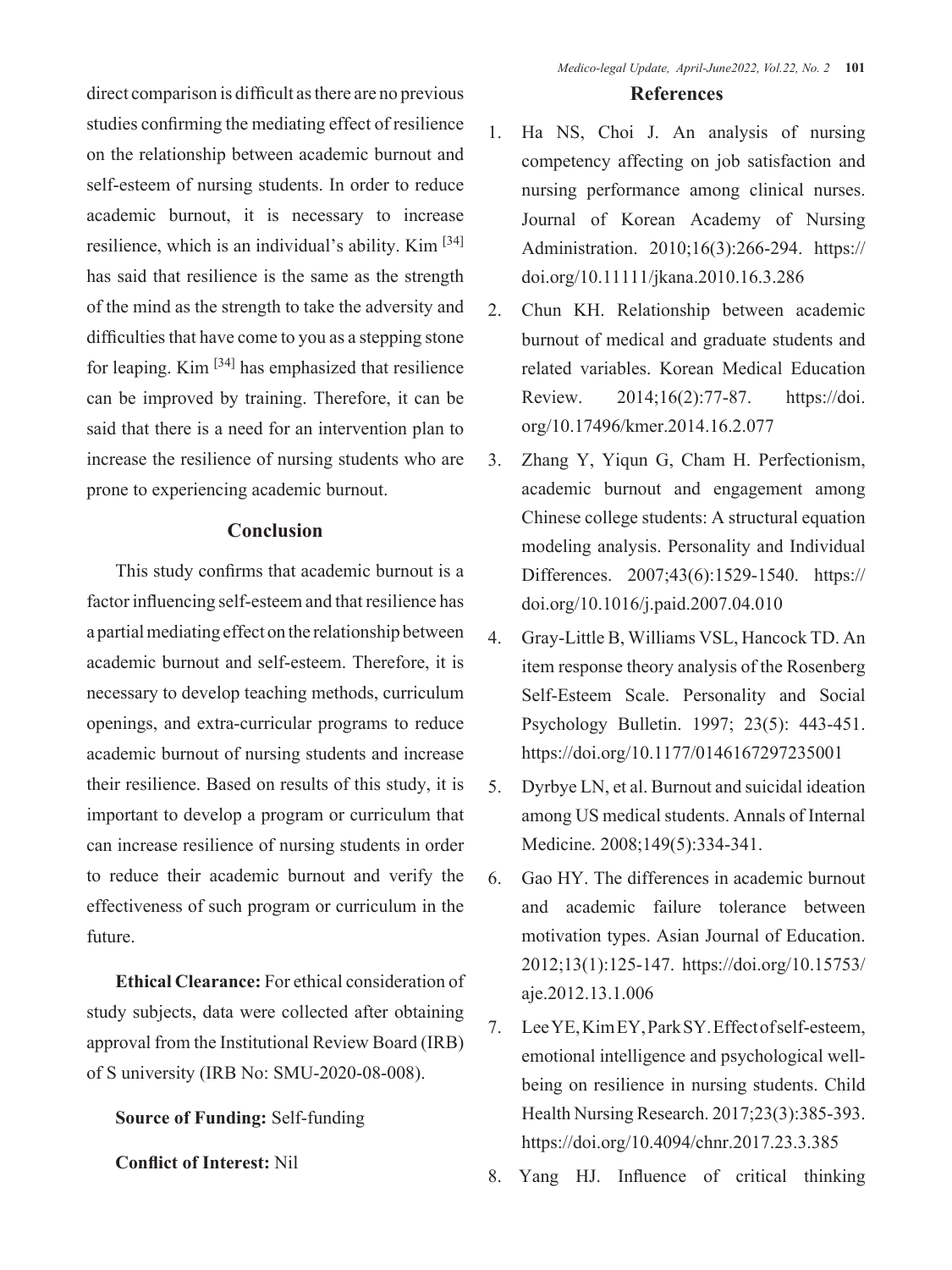- **102** *Medico-legal Update, April-June 2022, Vol.22, No. 2*
	- disposition, self-esteem, creative convergence competency on professional self-concept in nursing students. Journal of the Korea Academia-Industrial cooperation Society. 2020;21(11):161-170. https://doi.org/10.5762/ kais.2020.21.11.161
- 9. Kim YS, Lee JY. The mediating effects of self-esteem on the relationships between heavy academic demands to elementary school students and academic burnout. Authority Korea Youth Facility and Environment. 2012;10(3): 115-126.
- 10. Kim JK, Yoo KH. Effects of self-esteem on nursing students' resilience. Journal of Muscle and Joint Health. 2019;26(3):261-269. https:// doi.org/10.5953/jmjh.2019.26.3.261
- 11. Leipold B, Greve W. Resilience: A conceptual bridge between coping and development. European Psychologist. 2009;14(1):40-50. http://dx.doi.org/10.1027/1016-9040.14.1.40
- 12. Baek KH, Yang YM, Cho MO. Influence of critical thinking and empathy on resilience of senior nursing students. Journal of Convergence for Information Technology. 2021;11(7):57-66. https://doi.org/10.22156/ cs4smb.2021.11.07.057
- 13. Nam MH, Kim HO. Effect of personality and resilience on satisfaction with major in nursing students. Journal of Korean Academy of Nursing Administration. 2018;24(4):298-306. https://doi.org/10.11111/jkana.2018.24.4.298
- 14. Schaufeli WB, Martez IM, Marques PA, Salanova M, Bakker AB. Burnout and engagement in university students: A crossnational study. Journal of Cross-Cultural Psychology. 2002;33(5):464-481.
- 15. Shin H, Puig A, Lee J, Lee JH, Lee SM. Cultural

validation of the maslach burnout inventory for Korean students. Asian Pacific Education Review. 2011;12(4):633-639. https://doi. org/10.1007/s12564-011-9164-y

- 16. Rogenberg, M. Society and adolescent selfimage. Princeton: Princeton University Press, 1965.
- 17. Jon BJ. Self-esteem: A test of its measurability. Yonsei Nonchong,1974;11(1):107-130.
- 18. Connor KM, Davidson JRT. Development of a new resilience scale: The Connor-Davidson resilience scale (CD-RISC). Depression and Anxiety. 2003;18(2):76-82. https://doi. org/10.1002/da.10113
- 19. Baek HS, Lee KU, Joo EJ, Lee MY, Choi KS. Reliability and validity of the Korean version of the Connor-Davidson Resilience Scale. Psychiatry Investigation. 2010;7(2):109-115. https://doi.org/10.4306/pi.2010.7.2.109
- 20. Baron RM, Kenny DA. The moderator-mediator variable distinction in social psychological research: Conceptual, strategic, and statistical considerations. Journal of Personality and Social Psychology. 1986;51(6):1173-1182. https://doi.org/10.1037/0022-3514.51.6.1173
- 21. Yang SK, Jung, MR. The influences of academicburnout, self-efficacy, major satisfaction on nursing professionalism in nursing students. Journal of Learner-Centered Curriculum and Instruction. 2016;16(11):613-629. http://doi. org/10.22251/jlcci.2016.16.11.613
- 22. Park JH, Lee EK. Influence of professor trust, self-directed learning and self-esteem on satisfaction with major study in nursing students. Journal of the Korean Data and Information Science Society, 2018;29(1):167- 178. http://doi.org/10.7465/jkdi.2018.29.1.167